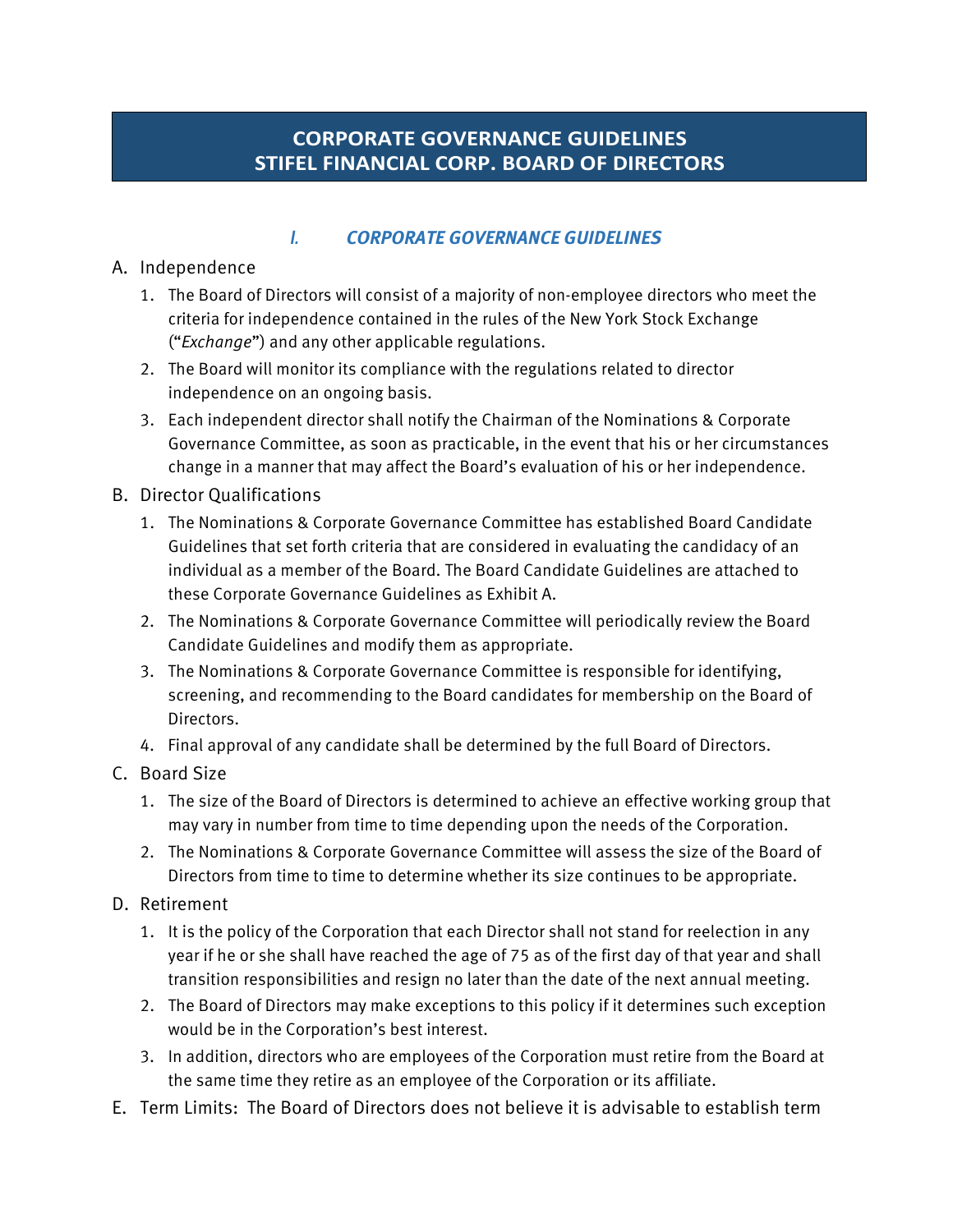limits for its members, as such limits may deprive the Corporation and its shareholders of the contribution of directors who have been able to develop, over time, valuable insights into the Corporation, its operations, and future.

- F. Change in Director's Present Job Responsibilities
	- 1. If a non-employee director has a change in employer or a material change in job responsibility, then the director must tender a resignation to the Board that is conditioned on an affirmative recommendation, within 21 calendar days of tender, from the Nominations & Corporate Governance Committee to the Board that it accept the resignation. The Board may then accept the resignation.
	- 2. The recommendation of the Nominations & Corporate Governance Committee will be made in consideration of changed director responsibilities, association, or circumstances.

## *II. DIRECTOR RESPONSIBILITIES*

- A. The Board's Role
	- 1. The Nominations & Corporate Governance Committee will consider each director's continuation on the Board at the expiration of his or her term and before that director is considered for re-election.
	- 2. Affairs of the Corporation are managed under the direction of the Board, which represents and is accountable to the shareholders of the Corporation.
	- 3. The basic responsibility of the directors is to exercise their business judgment to act in what they reasonably believe to be the best interest of the Corporation and its shareholders. In discharging that obligation, directors, in exercising their business judgment, are entitled to rely on the Corporation's management and outside advisors and auditors.
	- 4. The Corporation has purchased and seeks to maintain reasonable directors' and officers' liability insurance on their behalf. In addition, the directors receive the benefits of indemnification to the fullest extent permitted by Delaware law.

## B. Board Meetings

- 1. The Board of Directors currently holds regularly scheduled meetings and calls for special meetings as necessary.
- 2. All meetings of the Board may be held telephonically.
- 3. Directors are expected to attend all Board meetings and meetings of the Committees of the Board on which they serve and to spend the time needed and meet as frequently as necessary to properly discharge their duties.
- 4. It is understood that, on occasion, a director may not be able to attend a meeting.
- C. Board Meeting Agenda and Advance Materials
	- 1. The Chairman of the Board will establish the agenda for Board meetings.
	- 2. The agenda is to be planned carefully but remain flexible enough that unexpected developments can be discussed.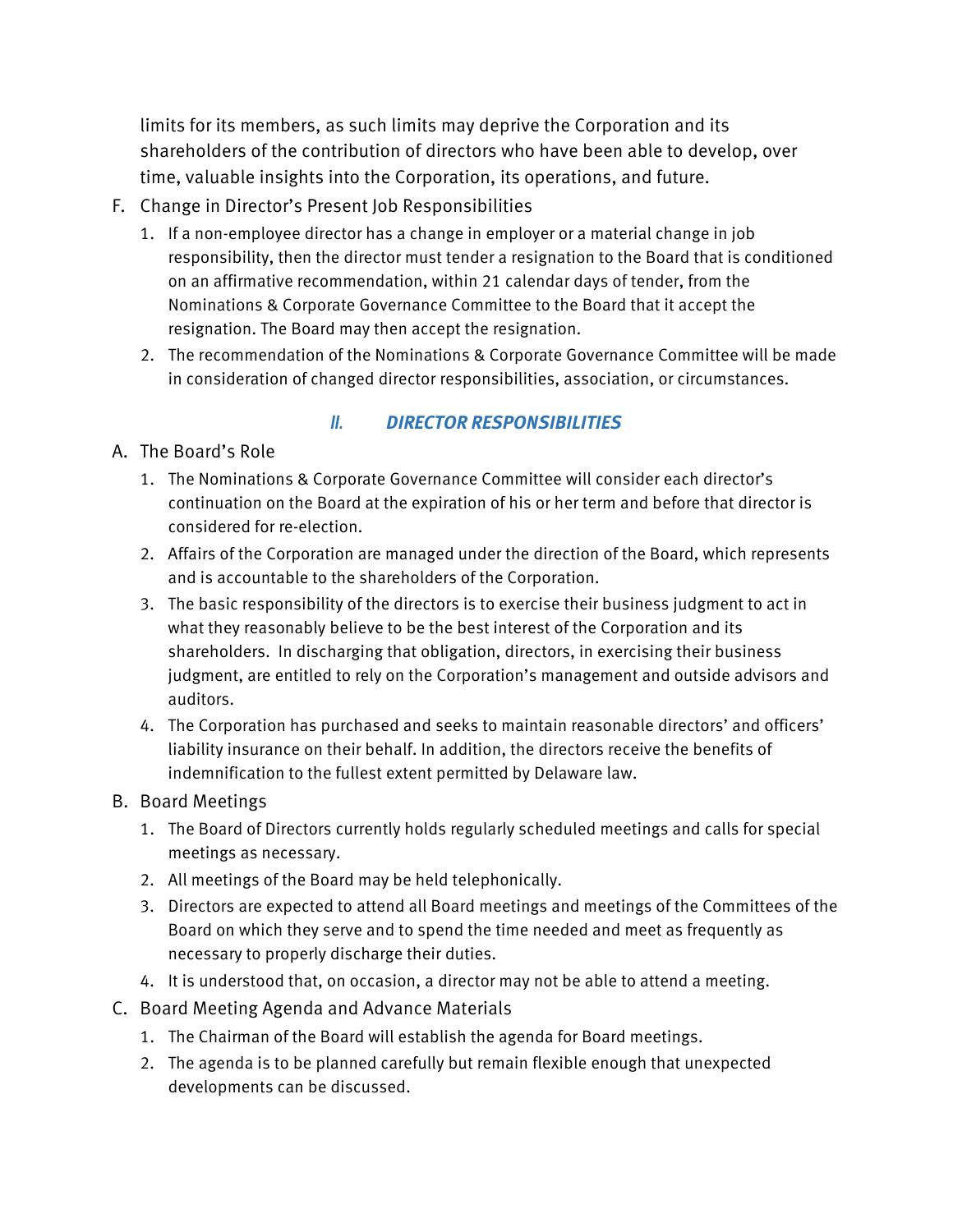- 3. Any director may request that an item be included on the agenda.
- 4. Throughout each year, the Board of Directors reviews the Corporation's short-term and long-term strategic and operating plans and related business plans of each principal business group.
- 5. The Board of Directors reviews the annual capital budget for the Corporation.
- 6. Information and data that are important to the Board's understanding of the business to be conducted at a Board or committee meeting are, to the extent practical, distributed to the directors sufficiently in advance of the meeting, and directors should review these materials prior to the meeting.
- 7. The Board acknowledges that certain materials are of an exceptionally sensitive nature and that distribution of materials on these matters prior to Board meetings may not be appropriate.
- D. Executive Sessions
	- 1. The non-employee directors will meet without employee directors at regularly scheduled executive sessions at least quarterly and at such other times as the directors deem appropriate.
	- 2. Executive sessions are attended only by non-employee directors and are led by a director who serves as the Chair of a Board Committee that is composed entirely of independent directors, pursuant to a rotating schedule.
- E. Stock Ownership by Directors
	- 1. Directors are expected to eventually own or acquire shares of common stock of Stifel (including unvested and/or undelivered shares granted under the Stifel Financial Corp. 2001 Incentive Stock Plan (2018 Restatement), or any successor plan, and restricted stock units, but not including stock options) having a market value of at least \$400,000. This expectation does not impose any specific requirement to purchase shares of common stock of Stifel, but does limit the ability of a director to sell shares of common stock of Stifel if, after such sale, the Director would not or no longer meet this expectation.
	- 2. The Board recognizes that exceptions to this expectation may be necessary or appropriate in individual cases, and the Board may approve such exceptions from time to time as it deems appropriate.
- F. Confidentiality:
	- 1. Except as required by law, no director shall disclose any material non-public information concerning the Corporation.
	- 2. In the event that a director inadvertently discloses information that may be material and non-public, he or she should immediately so advise the General Counsel.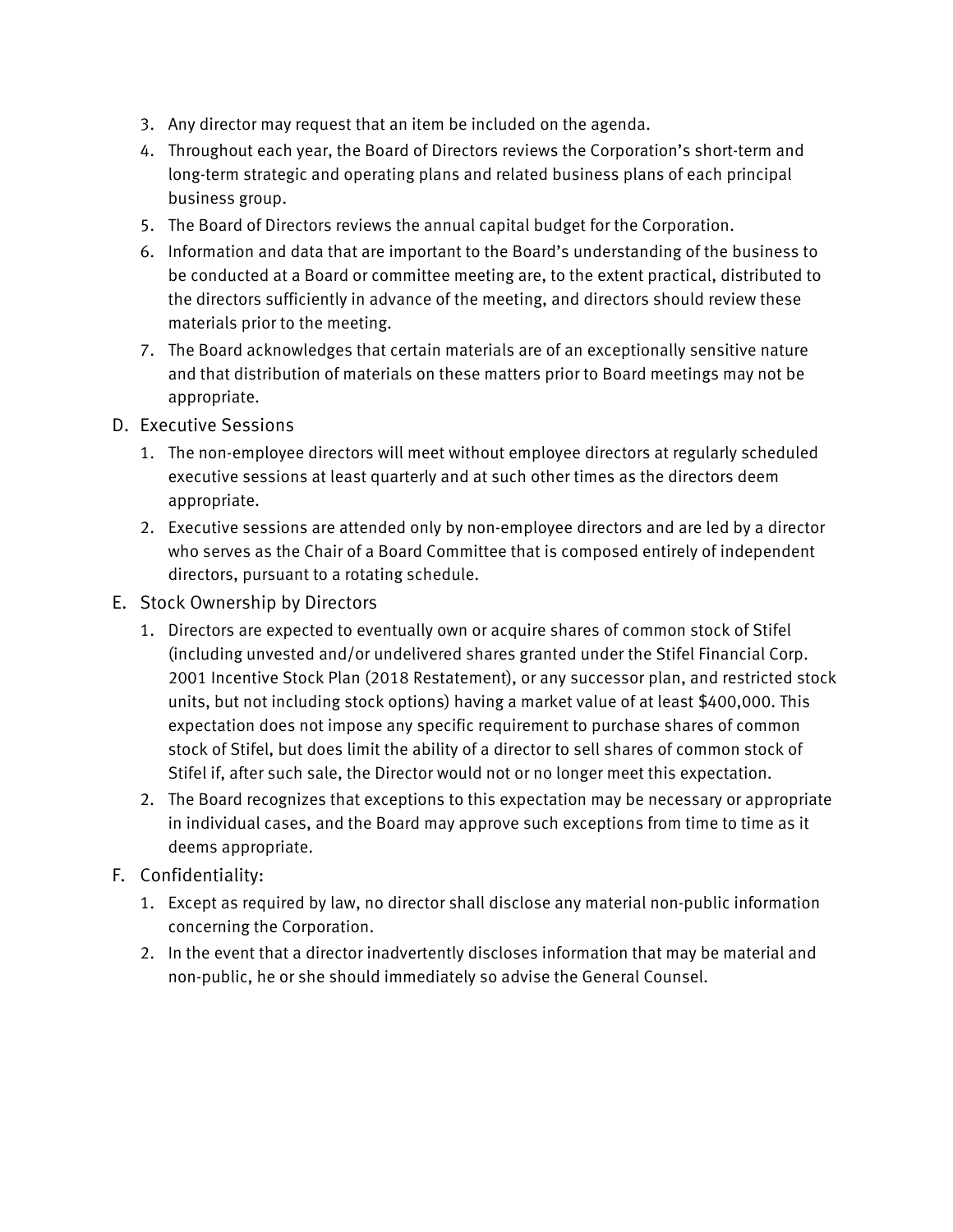#### *III. BOARD COMMITTEES*

#### A. Committees

- 1. The Board currently has four standing Committees of the Board of Directors:
	- a) The Audit Committee
	- b) The Compensation Committee
	- c) The Nominations & Corporate Governance Committee
	- d) The Risk Management Committee
- 2. The Board may establish other committees or disband existing ones, as it deems appropriate consistent with applicable laws, regulations, and the Corporation's By-Laws.
- 3. Each of the independent Committees of the Board shall have the authority and responsibilities delineated in the Corporation's By-Laws, the resolutions creating them, and any applicable charter.
- B. Membership of the Committees
	- 1. The Board, upon recommendation of the Nominations & Corporate Governance Committee, appoints committee members.
	- 2. All of the members of the Audit, Compensation, Risk Management, and Nominations & Corporate Governance Committees will be independent directors consistent with the criteria set forth in their charters and as required by the Exchange and applicable laws and regulations.
	- 3. The Nominations & Corporate Governance Committee may change committee assignments periodically and considers committee rotation with a view toward balancing the benefits of continuity against the benefits of diverse experiences and viewpoints of different directors.
- C. Committee Meetings and Agenda
	- 1. Each Committee Chair, in consultation with management, will schedule regular Committee meetings.
	- 2. Each Committee Chair, in consultation with appropriate officers of the Corporation, will develop the agenda for each Committee's meetings.
		- a) Special Committee meetings may be called as needed.
		- b) The length of Committee meetings will depend upon matters under consideration.
		- c) All meetings of the Committees may be held telephonically.
		- d) Any Committee member may request that an item be included on the Committee's agenda.
- D. Charters
	- 1. The Board has adopted charters setting forth the purposes, authority, and duties of each of the Audit Committee, the Risk Management, the Nominations & Corporate Governance Committee, and the Compensation Committee, and any other committee that the Board deems appropriate.
	- 2. The Nominations & Corporate Governance Committee will periodically review the charters of each of these committees and propose modifications to the applicable Committee for consideration as appropriate.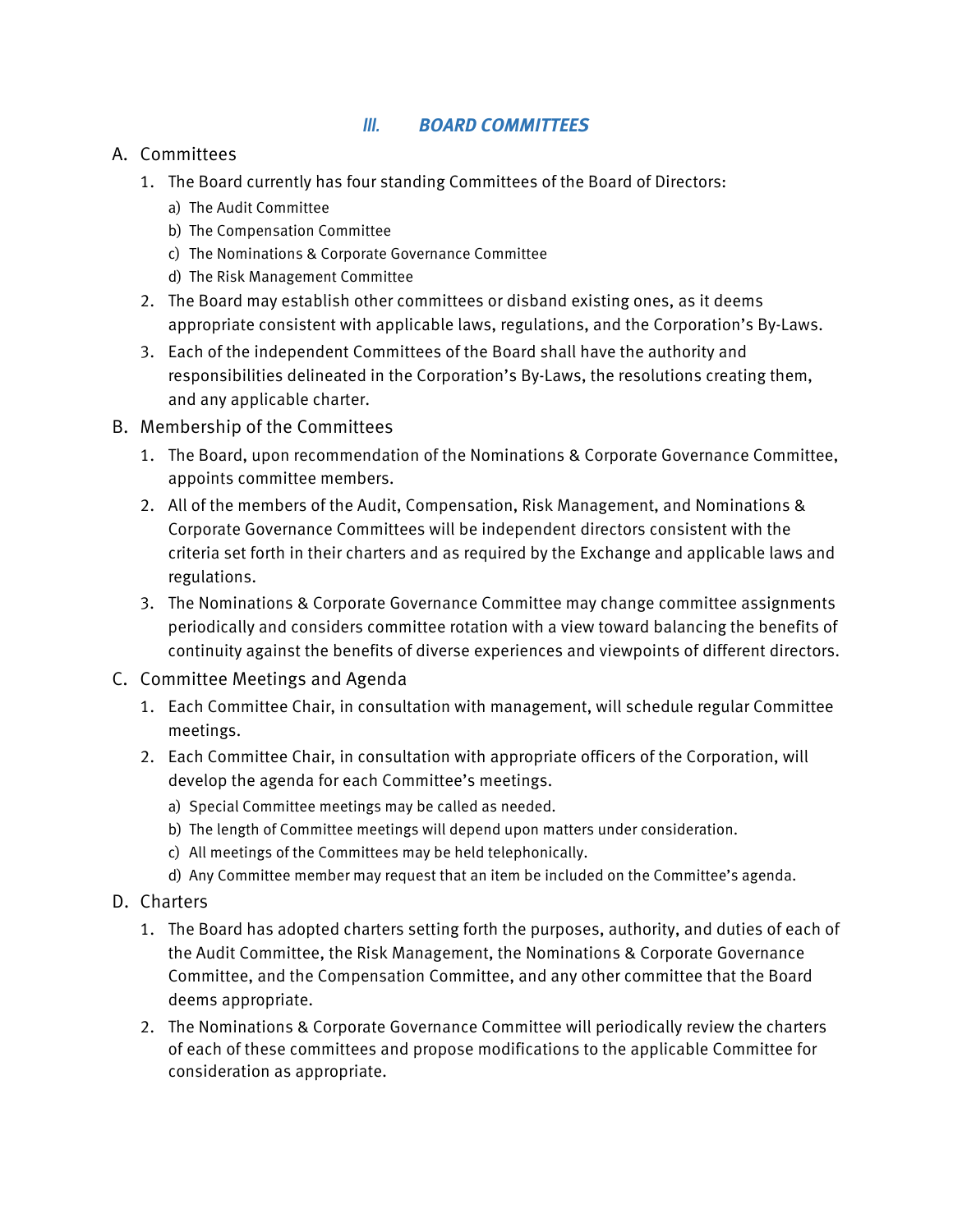# *IV. ACCESS TO OUTSIDE ADVISORS*

- A. The Board and its Committees may retain counsel or consultants with respect to any issue without consulting or obtaining the approval of any officer of the Corporation in advance.
- B. The Nominations & Corporate Governance Committee has sole authority to retain and terminate any search firm to be used to identify director candidates.
- C. The Audit Committee has sole authority to retain and terminate independent auditors.

## *V. MANAGEMENT AND ASSOCIATES*

- A. Access to Management and Associates
	- 1. Directors have full and unrestricted access to the management and associates of the Corporation.
	- 2. In addition, at the request of the Chairman, members of senior management may be invited to attend meetings of the Board of Directors from time to time to present information about the business and operations of the business within their areas of responsibility.
- B. Internal and External Reporting
	- 1. The Board has established procedures for the submission and confidential treatment of complaints and concerns of associates regarding accounting and auditing matters and alleged violations of the Corporation's "Guidelines for Business Conduct: The Stifel Code of Ethics for Directors, Officers, and Associates" (the "Guidelines for Business Conduct").
	- 2. Whistleblower Protection

a) As set forth in the Corporation's Guidelines for Business Conduct, any associate who, in good faith, reports a violation or possible violation of the Guidelines for Business Conduct or the underlying corporate policy is protected against retaliatory behavior.

b) Stifel is not permitted to fire, demote, suspend, harass, or discriminate against any associate who lawfully provides information to, or otherwise assists or participates in, any investigation or proceeding by a U.S. regulatory or law enforcement agency, any member of the U.S. Congress or a Congressional committee, or the associate's manager, relating to what the associate reasonably believes is a violation of the securities laws or an act of fraud.

c) No Stifel associate is permitted to take any such retaliatory action.

## *VI. DIRECTOR COMPENSATION, ORIENTATION AND EDUCATION*

- A. Director Compensation:
	- 1. The compensation of directors is reviewed periodically by the Nominations & Corporate Governance Committee.
	- 2. The Nominations & Corporate Governance Committee may request that management report to the Committee periodically on the status of the Board's compensation in relation to the Corporation's competitors and other similarly situated companies.
	- 3. The Nominations & Corporate Governance Committee may request that management report to the Committee periodically on the status of the Board's compensation in relation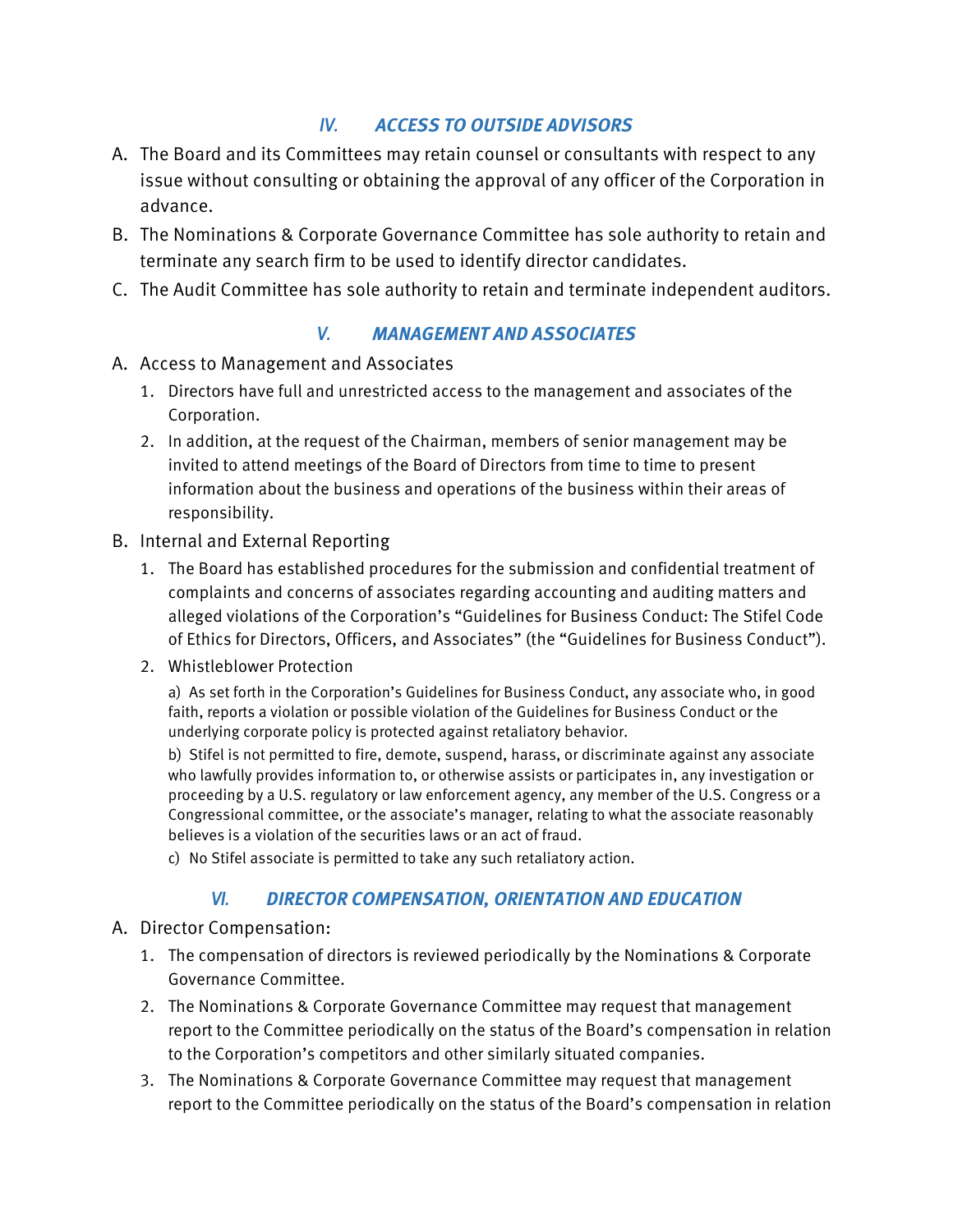to the Corporation's competitors and other similarly situated companies.

- 4. Any change to director compensation must be recommended by the Nominations & Corporate Governance Committee for approval by the full Board of Directors.
- B. Director Orientation and Education
	- 1. All new directors must be provided with these Corporate Governance Guidelines and must participate in the Corporation's orientation initiatives as soon as practicable after the meeting at which they are elected.
	- 2. The initiatives will include presentations by senior management and outside advisors as appropriate to familiarize new directors with the Corporation's business; its strategic plans; its significant financial, accounting, and risk management issues; and its compliance programs, as well as their fiduciary duties and responsibilities as directors.
	- 3. All other directors are also invited to attend any orientation initiatives.
	- 4. The Board of Directors will periodically receive presentations at Board meetings relating to the Corporation's business and operations; its compliance programs; and any significant financial, accounting, litigation, and risk management issues, as well as any other matters of significance to the Board of Directors.
	- 5. Directors will be offered the opportunity (but will not be required) to participate in director education programs and director institutes offered by third parties.

# *VII. PERFORMANCE EVALUATION AND SUCCESSION PLANNING*

#### A. Performance Evaluation

- 1. The Compensation Committee and the Board of Directors, with input from the CEO, set annual performance goals for the CEO.
- 2. Each year the Compensation Committee and the independent members of the Board assess the performance of the CEO with reference to these performance goals and set the Chief Executive Officer's compensation based on this evaluation.
- B. Succession Planning
	- 1. The Board of Directors is responsible for the succession planning for the position of CEO, with the assistance of the Nominations & Corporate Governance Committee.
	- 2. The Nominations & Corporate Governance Committee reviews plans for succession with input from the CEO.
	- 3. The Nominations & Corporate Governance Committee is provided with an annual report on succession planning and any development recommendations for key individuals.
- C. Chairman and CEO Positions
	- 1. The offices of Chairman of the Board and Chief Executive Officer have been at times combined and at times separated. The Board of Directors has exercised discretion in combining or separating the positions, as it has deemed appropriate in light of prevailing circumstances.
	- 2. The Board of Directors believes that the combination or separation of these offices should continue to be considered as part of the succession planning process.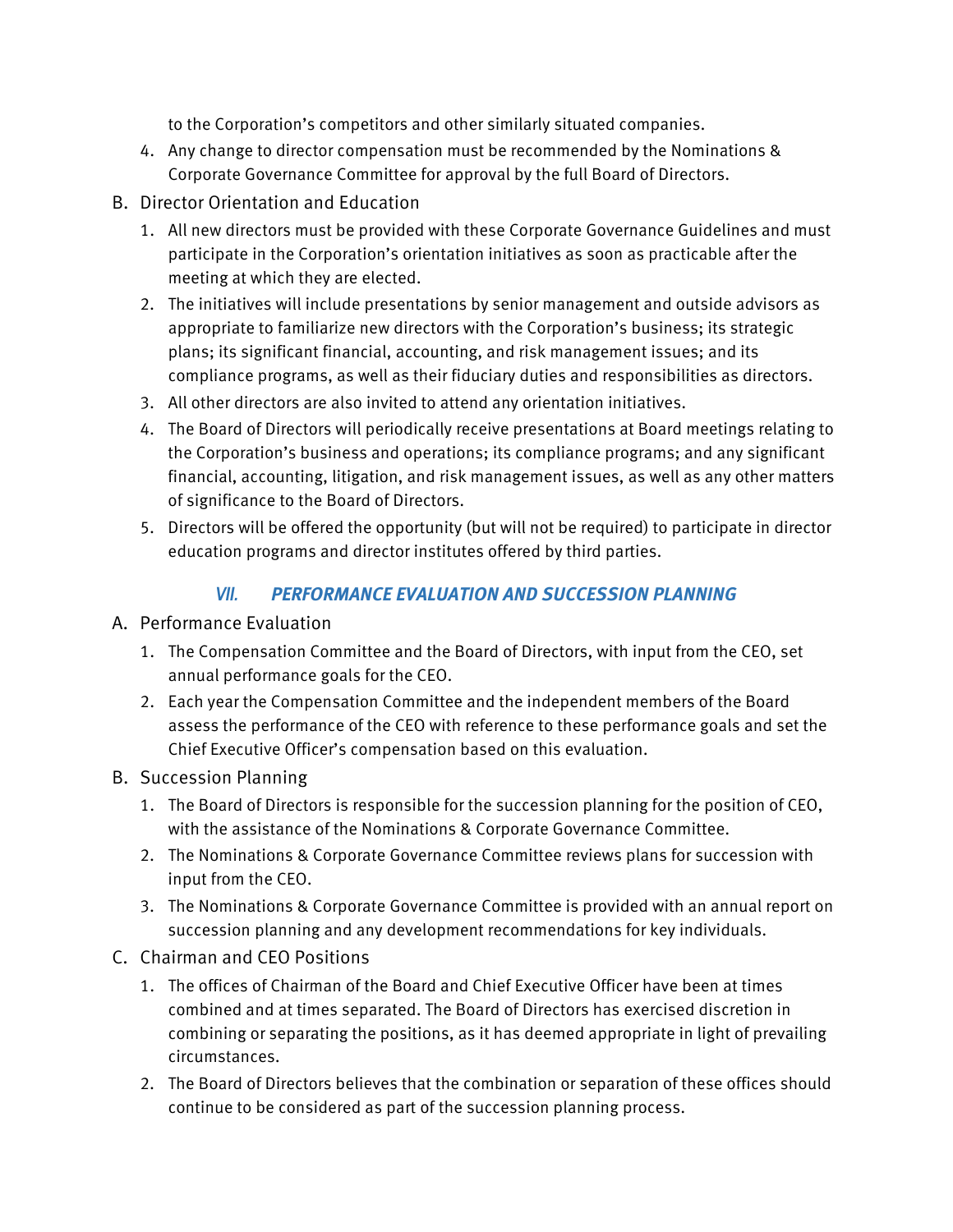3. The Board further believes that it is in the best interests of the Corporation for the Board of Directors to make a determination as to the combination or separation of the offices of Chairman of the Board and Chief Executive Officer when it elects a new Chief Executive Officer.

#### *VIII. ANNUAL EVALUATIONS*

#### A. Best Practices

- 1. In addition to the processes and standards described in this section, the Board and its Committees should conduct their self-evaluations with reference to best practices of similar American public companies.
- 2. A useful description of these best practices is attached to these Corporate Governance Guidelines as *Exhibit B*.

#### B. Board Self-Evaluation

1. Review of Board's Effectiveness

a) The Nominations & Corporate Governance Committee of the Board will lead the Board in an annual self-evaluation process to determine whether the Board and its committees are functioning effectively.

b) The Nominations & Corporate Governance Committee is responsible for receiving comments from the Board, reviewing them, and reporting annually to the Board an assessment of the Board's performance.

c) The Board will discuss the evaluation report annually.

d) The assessment will focus on the Board's contribution to the Corporation and emphasize those areas in which the Board believes a better contribution could be made.

e) The Nominations & Corporate Governance Committee will establish the criteria to be used in such evaluations.

#### 2. Review of Board's Core Competencies and Composition

a) The Nominations & Corporate Governance Committee is also responsible for reviewing with the Board, on an annual basis, the skills and characteristics of the Board of Directors and the composition of the Board as a whole.

b) This assessment should include an analysis of the Board's core competencies and composition, including understanding of the financial industry, financial expertise, integrity, wisdom, judgment, commitment to excellence, business experience and acumen, skills, diverse perspectives, availability and diversity, inclusive of gender, race and ethnicity.

c) As a result of this assessment, the Nominations & Corporate Governance Committee will determine whether the Board is lacking any of the core competencies deemed essential to its effectiveness or other desirable characteristics, and whether consideration should be given to any change in the Board's membership.

#### C. Committee Self-Evaluation

- 1. Each of the Audit Committee, the Compensation Committee, and the Nominations & Corporate Governance Committee will perform an annual review of such Committee's performance, including a review of the Committee's compliance with its Charter.
- 2. Each Committee shall conduct such evaluation and review in such manner as it deems appropriate and report the results of the evaluation to the entire Board of Directors.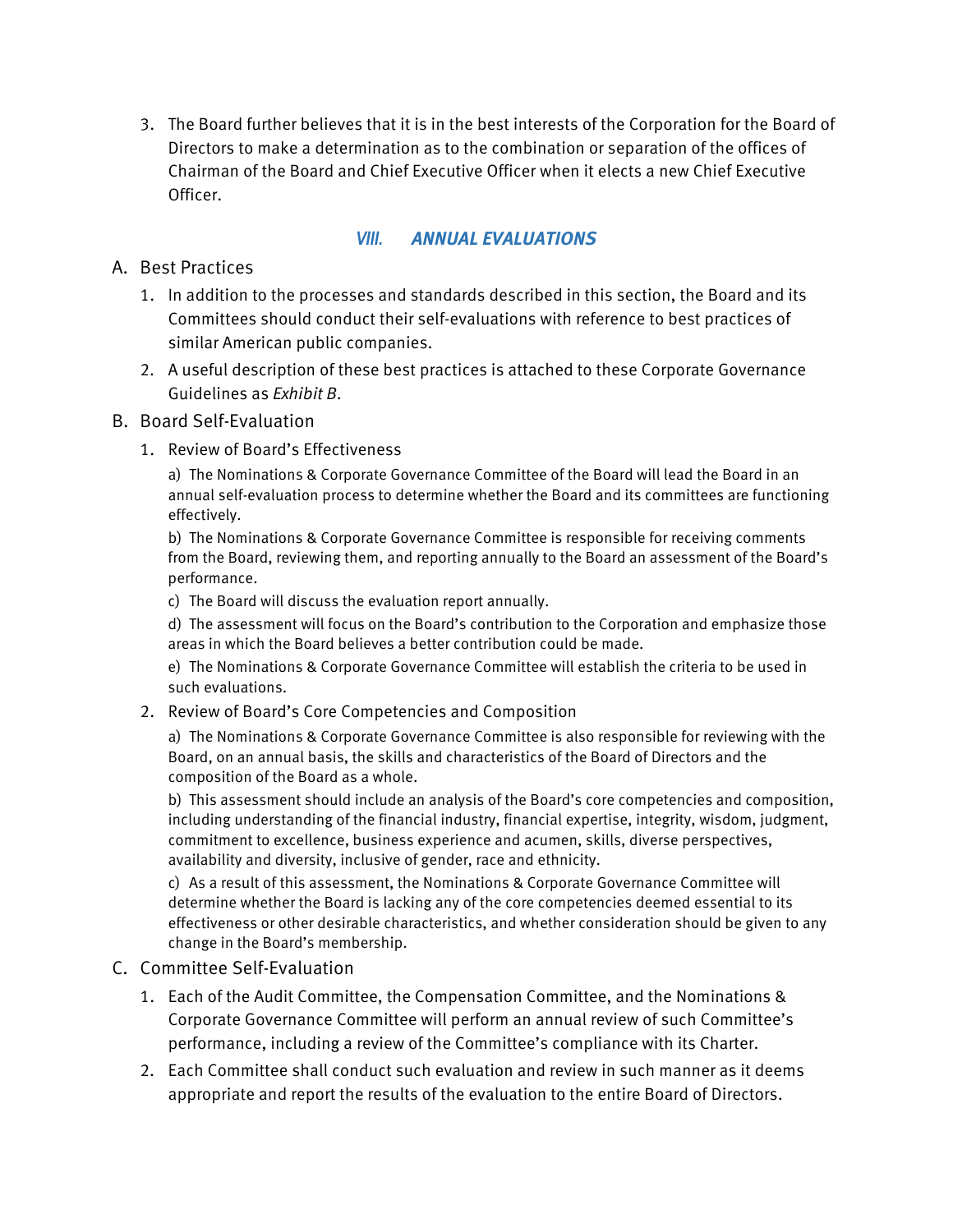# *IX. GUIDANCE FOR BUSINESS CONDUCT*

- A. The Board of Directors has adopted the Code of Ethics for Directors, Officers, and Associates, as required by the listing requirements of the Exchange and applicable laws, as the Guidelines for Business Conduct.
- B. The Nominations & Corporate Governance Committee will periodically review the Code of Ethics and propose modifications to the Board of Directors for consideration as appropriate.

# *X. REVISIONS TO THESE CORPORATE GOVERNANCE GUIDELINES*

- A. The Nominations & Corporate Governance Committee will review these Corporate Governance Guidelines periodically.
- B. The Nominations & Corporate Governance Committee will recommend to the Board any revisions it deems necessary or appropriate for the Board to discharge its responsibilities more effectively.

# *XI. GENERAL PROVISIONS*

- A. Adoption: The Board of Directors has adopted these Corporate Governance Guidelines, effective January 1, 2004. It was most recently revised in July of 2020.
- B. Publication: The Corporation will post this charter on its website, periodically with the SEC and as otherwise required by Rules.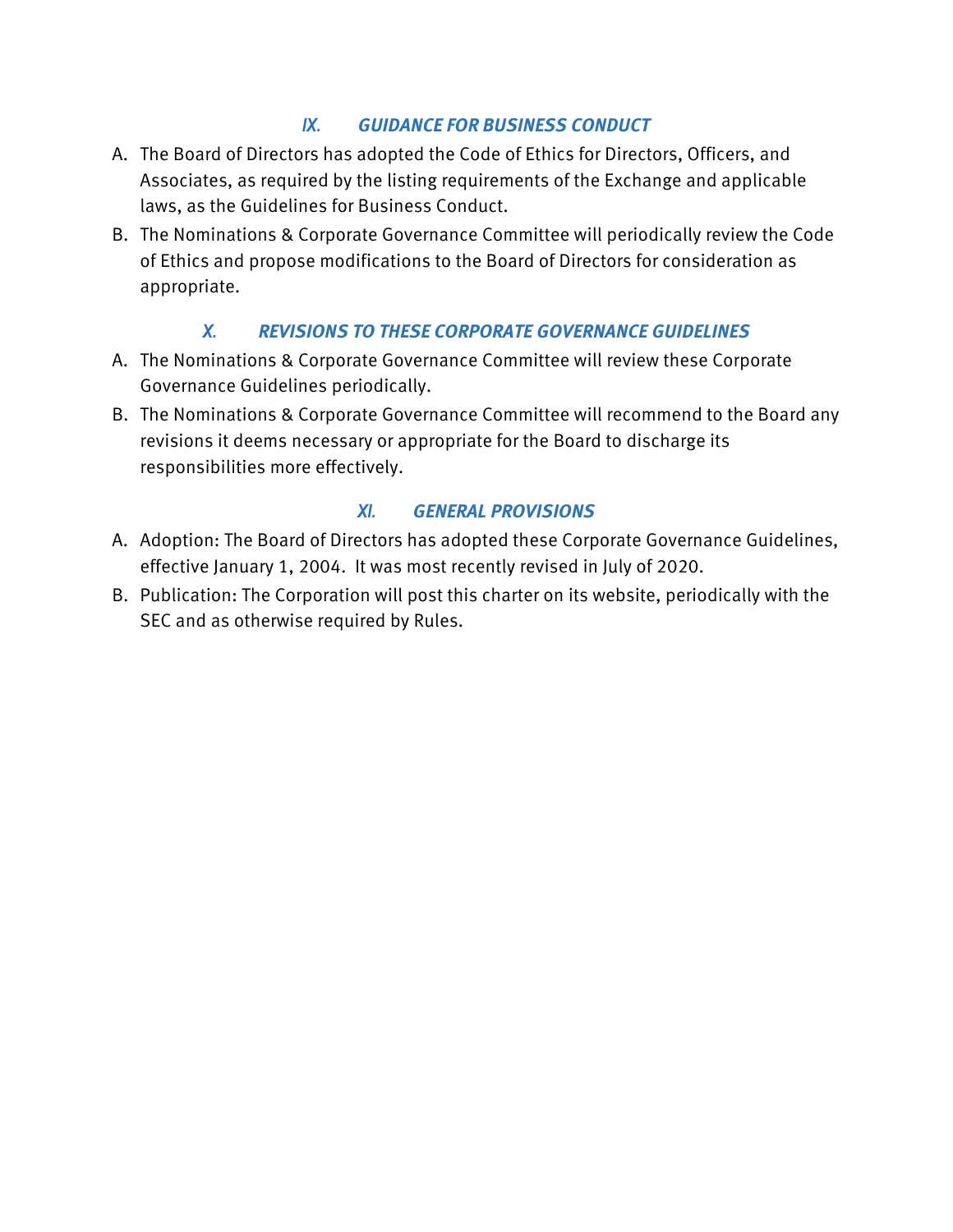# BOARD CANDIDATE GUIDELINES

# *EXHIBIT A TO THE CORPORATE GOVERNANCE GUIDELINES*

- The Board brings to the Company a range of experience, knowledge, expertise, and judgment.
	- $\circ$  In fulfilling his or her obligations as a Director, each member of the Board is expected to maintain an attitude of constructive skepticism; each is expected to ask incisive, probing questions and should expect honest answers from management; each is expected to act with high integrity and to consistently demonstrate a commitment to the Company and its business plans and to increasing stockholder value.
	- $\circ$  In addition, each Director shall be financially literate and shall review relevant materials relating to the Company's business and take such other actions as are necessary to prepare for meetings of the Board and its committees.
- The Board's role is complex and its responsibilities varied. In order to fulfill its obligations, the Board as a whole will possess certain core competencies, with each member contributing particular knowledge, expertise, or experience in one or more of the following:
	- o Knowledge of Accounting and Finance
		- Among the most important missions of the Board is to insure that stockholder value is enhanced through the Company's performance and is protected by adequate internal financial controls.
		- The Board will possess expertise in financial accounting and financial reporting matters.
	- o Sound Business Judgment
		- Stockholders rely on the Board to make sensible choices and to reach reasonable decisions on their behalf.
		- Members of the Board will have a history of making sound business decisions.
	- o Knowledge of Management Trends
		- To monitor management's performance, the Board will understand management trends in general.
		- The Board will understand and stay current with general management "best practices" and the application of those practices to the Company's business.
	- o Crisis Response Experience
		- Business organizations inevitably experience both short and long-term crises.
		- The ability to deal effectively with crises can limit their negative impact upon the organization's performance.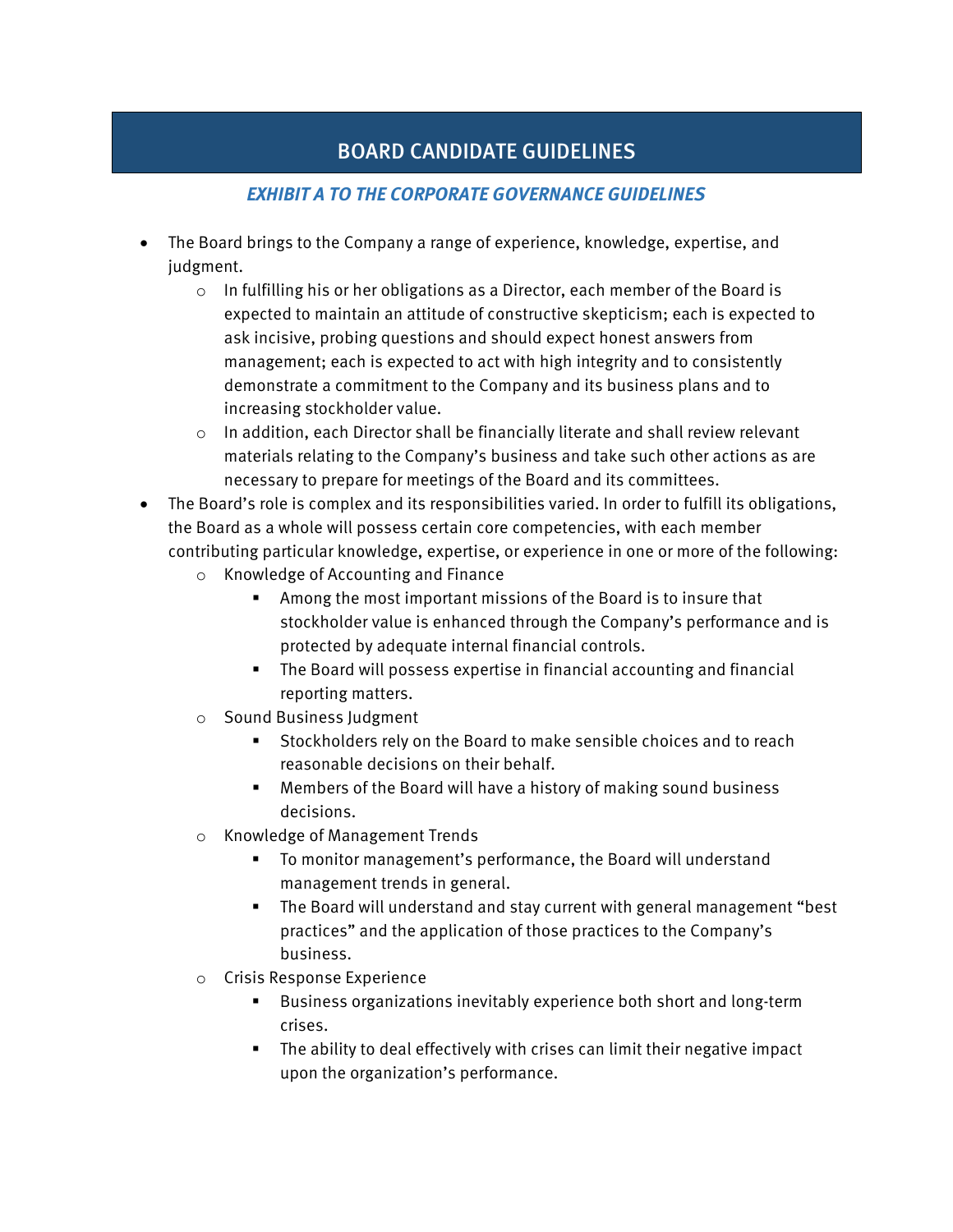- The Board will have the ability and willingness to perform an increased role on behalf of the Company during times of such crisis.
- o Industry Knowledge
	- Business organizations frequently face new opportunities and challenges unique to their industry.
	- The Board will develop and maintain an appropriate level of relevant, industry-specific knowledge.
- o Strategic Vision
	- Another key role of the Board is to evaluate the Company's strategic plans, as well as its operating plans and budgets.
	- The Board will possess the capability to provide insight, guidance, and direction to management by encouraging innovation, conceptualizing key trends, evaluating strategic decisions, and continuously challenging management to sharpen its business strategic vision.
- Independence
	- $\circ$  Independence depends not only on the personal, employment and business relationships of each Director, but also upon the Board's overall relationship with, and attitude towards, management.
	- $\circ$  Providing objective, independent judgment is at the core of the Board's oversight responsibilities.
	- o The Board and each outside Director will reflect this independence. An independent director is a member of the Board of Directors of the Company who:
		- Does not, and has not for the five years prior to the date of determination, received more than \$100,000 per year in direct compensation from the Company, other than director and committee fees and pension or other forms of deferred compensation for prior service (provided such compensation is not contingent in any way on continued service);
		- Is not, and has not been for the five years prior to the date of determination, an employee of the Company;
		- Is not, and has not been, affiliated with or employed by the present or former auditor of the Company, or one of the auditors' affiliates, unless it has been more than five years since the affiliation, employment, or the auditing relationship ended;
		- Is not, and has not been for the five years prior to the date of determination, part of an interlocking directorship in which an executive officer of the Company serves on the compensation committee of a company that concurrently employs the director;
		- Is not, and has not been for the five years prior to the date of determination, an executive officer or an employee of another company (1) that accounts for at least 2% or \$1 million, whichever is greater, of the Company's consolidated gross revenues or (2) for which the Company accounts for at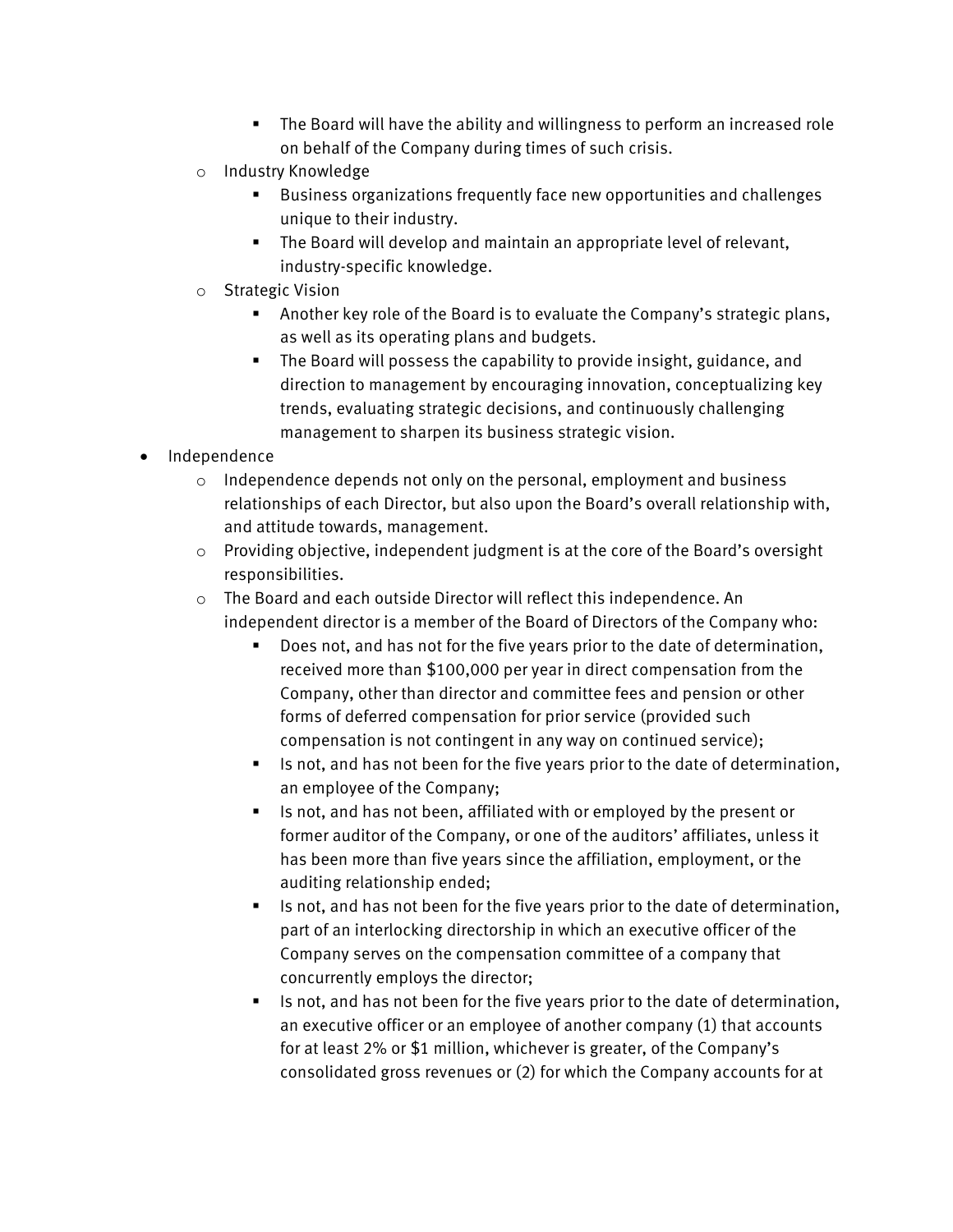least 2% or \$1 million, whichever is greater, of such other company's consolidated gross revenues;

- The Board has affirmatively determined has no other material commercial, industrial, banking, consulting, legal, accounting, charitable, or familial relationship with the Company, either individually or as a partner, stockholder, or officer of an organization or entity having such a relationship with the Company, which relationship would adversely impact the director's independence in connection with the Company; and
- Has, and for the five years prior to the date of determination had, no immediate family members (i.e., spouse, parents, children, siblings, mothers- and fathers-in-law, sons- and daughters-in-law, brothers- and sisters-in-law, and anyone who shares the director's home) in any of the above categories; provided, however, that in the case of employment of one of the above-described immediate family members, the family member must have served as an officer or partner of the subject entity to impact the director's independence.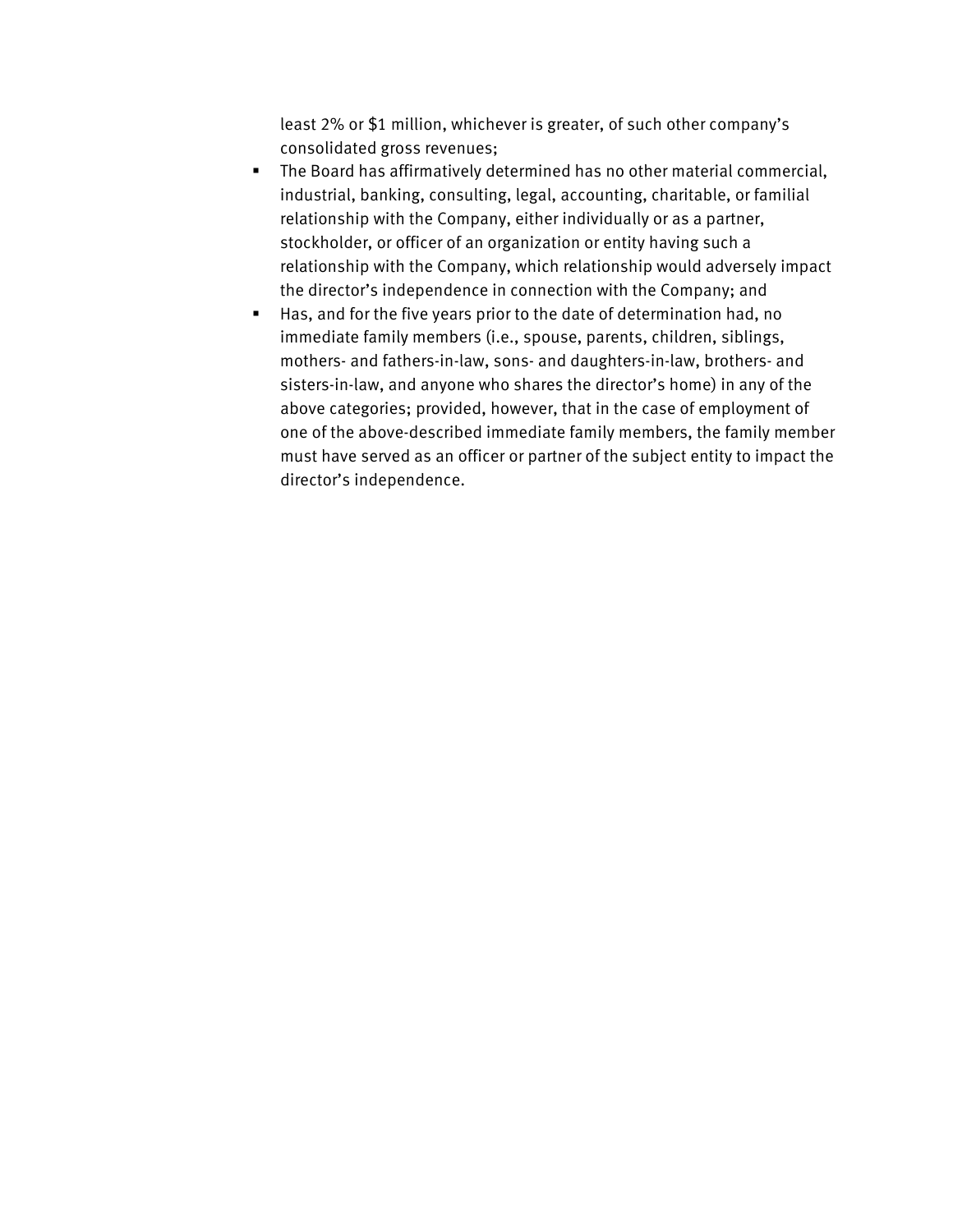# SELF-EVALUATION BEST PRACTICES

## *EXHIBIT B TO THE CORPORATE GOVERNANCE GUIDELINES*

Boards of NYSE-listed companies are required to conduct annual performance evaluations of the Board itself and board committees, and the Nominating and Nominations & Corporate Governance Committee must be tasked with "oversee[ing] the evaluation of the board and management".

- Best Practice for the Board's Annual Governance Review
	- $\circ$  No specific approach to conducting this evaluation is mandated by listing standards or other laws, but as part of its annual self-evaluation, the Board should proceed in a way tailored to the company's and board's particular needs and culture.
	- o As part of its annual self-evaluation, the board should review:
		- its structure, processes and procedures to ensure that they are enabling the board to effectively carry out its responsibilities, including by:
			- reviewing the number and mix of directors; the role and functioning of the chairman or lead director and executive board sessions; board agendas, board committee structure and composition; and the quality of information and professional and other resources made available to directors;
			- examining its role in developing and monitoring corporate strategy and evaluate the effectiveness of the board and management in implementing this strategy;
			- considering whether the board's structure, processes and proceedings afforded them sufficient opportunity to converse with the company's senior executives regarding the company's strategy and performance; and
			- reviewing governance matters such as monitoring of corporate controls, management review, succession planning and executive compensation;
	- $\circ$  the company's Corporate Governance Guidelines to make certain that they are clear and relevant and that they adequately address key topics, such as relatedparty transactions and conflicts of interest, and measure the performance of the board and committees against the company's Corporate Governance Guidelines; o any crises the company faced during the year, including a review of:
		- Identification of factors that caused or exacerbated the crises and the steps
			- taken to correct any deficiencies; the effectiveness of the board's and management's response to the crises; and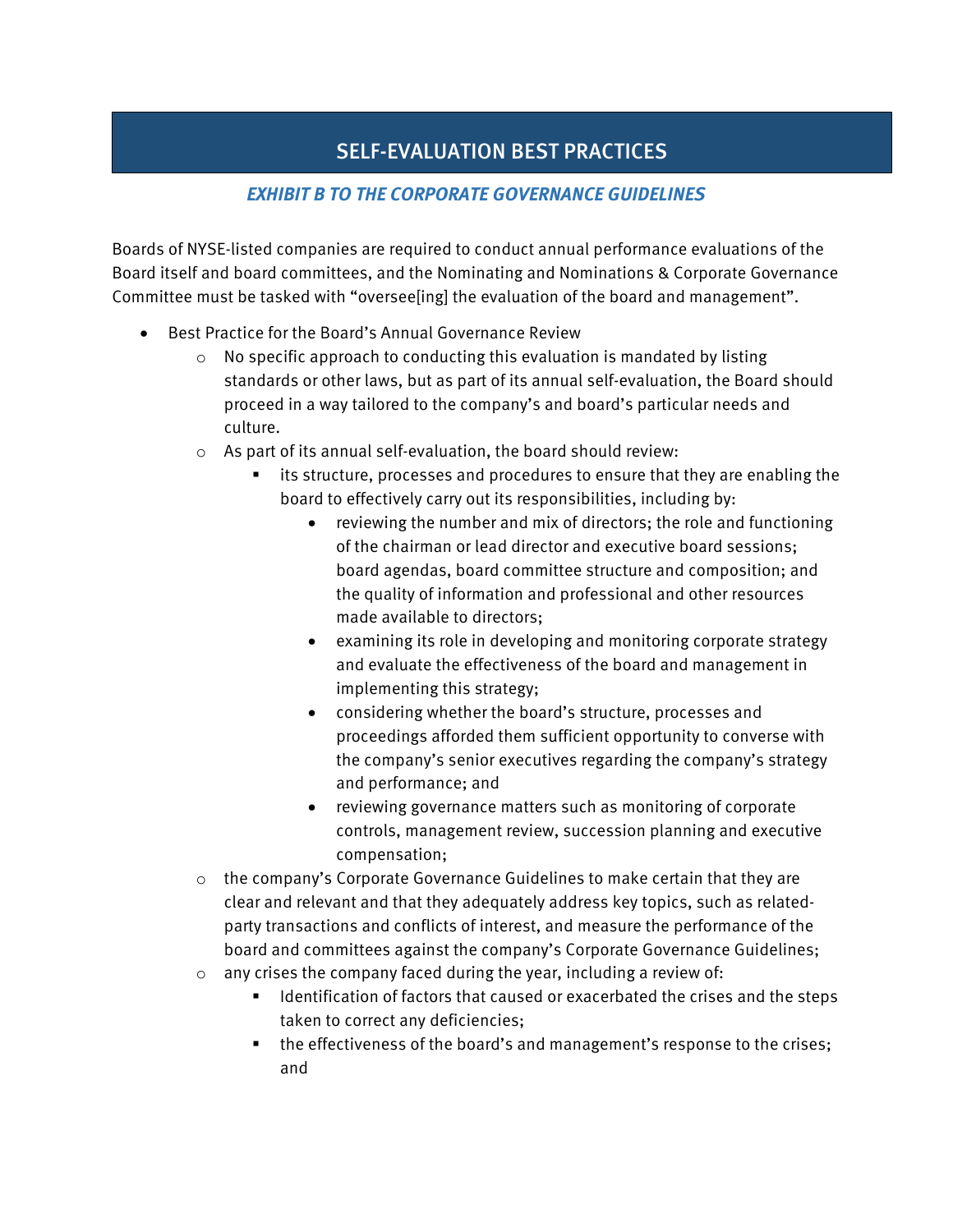- the contributions of outside advisors, if any were retained, in responding to the crises;
- o the appropriateness of the board's and management's response to any whistleblower complaints or shareholder proposals made during the year, as well as the status and results of any investigations into whistleblower allegations; and
- $\circ$  the company shareholder relations program to ensure that it is maintaining an appropriate level of interaction with key shareholders.
- o Methods of Evaluation
	- Questionnaire or survey of directors (most common method)
		- Pros: Produces quantifiable results; May encourage directors to speak more freely;
		- Cons: Can be an exercise in check-the-box paperwork; May create ambiguous records that are not privileged
	- Group discussions and interviews
		- Pro: Permits in-depth and interactive discussion
		- Con: Can be time inefficient
- $\circ$  Following Through: The findings of the annual review should be translated into a plan of action, and the implementation of this plan should be monitored and reassessed on an ongoing basis.
- Committee Self-Evaluations
	- o The NYSE requires that audit, compensation and nominating and governance committees conduct annual self-evaluations.
	- o As part of their annual self-evaluation, committees should:
		- **Assess their effectiveness:**
		- Consider whether they have an adequate structure and procedures to carry out their responsibilities;
		- Consider whether they have sufficient access to the full board and to management;
		- **Consider the usefulness of outside advisors;**
		- Review their charter for any desirable changes and measure their performance against their charter;
		- Evaluate their relationship with the board as a whole and ensure that the work of the committee is being efficiently integrated into the overall work of the board; and
		- Share the result of the evaluation with the full board.
- Evaluation of Individual Directors
	- o The nominating and Nominations & Corporate Governance Committee should weigh the pros and cons of evaluating individual directors and determine whether individual evaluations are in the company's best interest. Considerations could include:
		- A reluctance to single out individual directors and a recognition that the effectiveness of the board or a committee cannot be easily disaggregated;